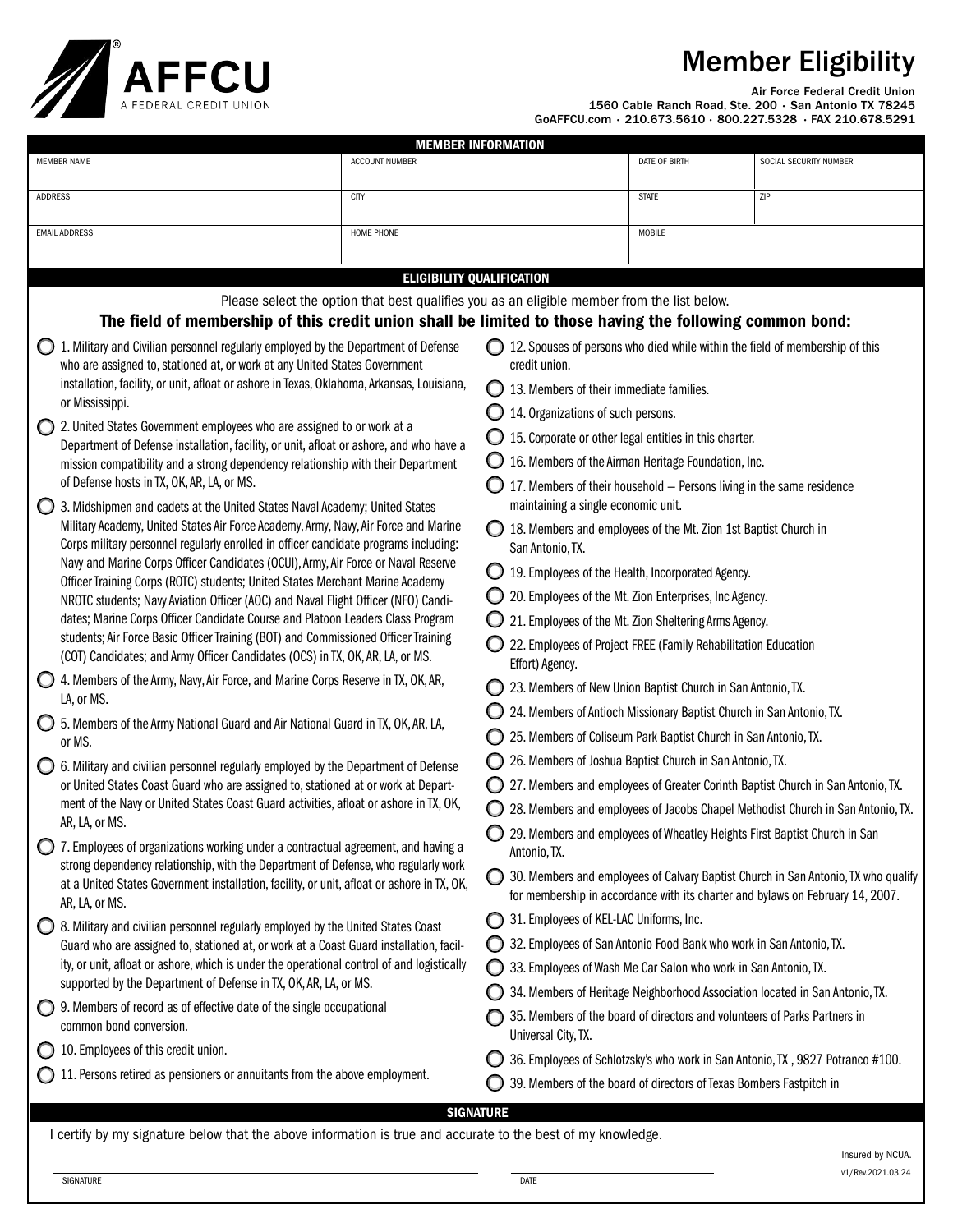## Member Eligibility



Air Force Federal Credit Union

1560 Cable Ranch Road, Ste. 200 • San Antonio TX 78245 GoAFFCU.com • 210.673.5610 • 800.227.5328 • FAX 210.678.5291

| <b>MEMBER INFORMATION</b>                                                                                                                                                                               |                                                                                |                                                                                                                                                                                                                                                              |                                                                                                      |               |                                                                                       |  |  |  |
|---------------------------------------------------------------------------------------------------------------------------------------------------------------------------------------------------------|--------------------------------------------------------------------------------|--------------------------------------------------------------------------------------------------------------------------------------------------------------------------------------------------------------------------------------------------------------|------------------------------------------------------------------------------------------------------|---------------|---------------------------------------------------------------------------------------|--|--|--|
| <b>MEMBER NAME</b>                                                                                                                                                                                      | ACCOUNT NUMBER                                                                 |                                                                                                                                                                                                                                                              |                                                                                                      | DATE OF BIRTH | SOCIAL SECURITY NUMBER                                                                |  |  |  |
| <b>ADDRESS</b>                                                                                                                                                                                          | CITY                                                                           |                                                                                                                                                                                                                                                              |                                                                                                      | <b>STATE</b>  | ZIP                                                                                   |  |  |  |
| <b>EMAIL ADDRESS</b>                                                                                                                                                                                    | HOME PHONE                                                                     |                                                                                                                                                                                                                                                              |                                                                                                      | MOBILE        |                                                                                       |  |  |  |
|                                                                                                                                                                                                         |                                                                                |                                                                                                                                                                                                                                                              |                                                                                                      |               |                                                                                       |  |  |  |
| <b>ELIGIBILITY QUALIFICATION</b>                                                                                                                                                                        |                                                                                |                                                                                                                                                                                                                                                              |                                                                                                      |               |                                                                                       |  |  |  |
| Please select the option that best qualifies you as an eligible member from the list below.<br>The field of membership of this credit union shall be limited to those having the following common bond: |                                                                                |                                                                                                                                                                                                                                                              |                                                                                                      |               |                                                                                       |  |  |  |
| New Braunfels, TX.<br>58. Employees of tenants of the Shops at Overlook, working in San Antonio, Texas                                                                                                  |                                                                                |                                                                                                                                                                                                                                                              |                                                                                                      |               |                                                                                       |  |  |  |
| 40. Employees of Champion A/C who work in or are paid from San Antonio, TX.<br>O                                                                                                                        |                                                                                |                                                                                                                                                                                                                                                              | under the following conditions:                                                                      |               |                                                                                       |  |  |  |
| 41. Employees of Brandt Companies who work in or are paid from Schertz, TX                                                                                                                              |                                                                                |                                                                                                                                                                                                                                                              | · Each tenant's employees form an individual occupational group;                                     |               |                                                                                       |  |  |  |
| 42. Employees of Native Grill and Wings who work in San Antonio, TX.                                                                                                                                    |                                                                                |                                                                                                                                                                                                                                                              | · Each tenant has fewer than 3,000 employees working at the Shops at Overlook; and                   |               |                                                                                       |  |  |  |
| 43. Employees of Sushi Seven who work in or are paid from San Antonio, TX.                                                                                                                              |                                                                                |                                                                                                                                                                                                                                                              | · Employees work in the Shops at Overlook's San Antonio, Texas location.                             |               |                                                                                       |  |  |  |
| 44. Members of the Wind Gate Ranch Homeowners Association in San Antonio, TX.                                                                                                                           |                                                                                |                                                                                                                                                                                                                                                              | 59. Employees of NTB Store #791 who work in or are paid from San Antonio, TX.<br>O                   |               |                                                                                       |  |  |  |
| 45. Employees of San Antonio Auto Title Service who work in or are paid from<br>San Antonio, TX.                                                                                                        |                                                                                |                                                                                                                                                                                                                                                              | 60. Employees of NTB Store #724 who work in, or are paid or supervised from<br>Ő<br>San Antonio, TX. |               |                                                                                       |  |  |  |
| 46. Employees and Members of Center of Redemption and Empowerment Christian<br>Ministries located in Cibolo, Texas.                                                                                     |                                                                                | 61. Employees of NTB Store #768 who work in, or are paid or supervised from<br>Live Oak, TX.                                                                                                                                                                 |                                                                                                      |               |                                                                                       |  |  |  |
| 47. Employees of Schertz Cibolo Emergency Clinic who work in or are paid from<br>Schertz, Texas.                                                                                                        |                                                                                | 62. Employees of Stanley Steemer who work in, or are paid or supervised from<br>O<br>Windcrest, TX.                                                                                                                                                          |                                                                                                      |               |                                                                                       |  |  |  |
| 48. Employees of Chuy's Mexican Food who work in or are paid from 8438 State<br>Highway 151, San Antonio, Texas.                                                                                        |                                                                                | 63. Members and employees of the Plumber and Pipe Fitters Local Union No. 142<br>O<br>of the United Association of Journeymen and Apprentices of the Plumbing and Pipe<br>Fitting Industry of the United States and Canada, American Federation of Labor, in |                                                                                                      |               |                                                                                       |  |  |  |
| 49. Employees of Chick-fil-A #03056 who work in or are paid from 8221<br>Marbach Rd., San Antonio, Texas 78227.                                                                                         |                                                                                |                                                                                                                                                                                                                                                              | San Antonio, TX.                                                                                     |               |                                                                                       |  |  |  |
| 50. Employees of MedPro Medical Equipment Specialist who work in or are paid<br>from 404 East 3rd St., Del Rio, Texas 78840.                                                                            |                                                                                | 64. Members of the following labor union locals, who qualify for membership in<br>O<br>accordance with their construction and bylaw:<br>· Regular member of union locals within the jurisdiction of the San Antonio Building                                 |                                                                                                      |               |                                                                                       |  |  |  |
| Del Rio, Texas 78840.                                                                                                                                                                                   | 51. Employees of The Property Shop who work in or are paid from 104 Bauer Ave, |                                                                                                                                                                                                                                                              | and Construction Trades Council in San Antonio, TX                                                   |               |                                                                                       |  |  |  |
| ◯ 52. Employees of Chick-fil-A store #03195 who work in or are paid from Schertz,<br>Texas.                                                                                                             |                                                                                | · International Brotherhood of Electrical Workers, Local Union (IBEW LU 60 FCU) San<br>Antonio, TX                                                                                                                                                           |                                                                                                      |               |                                                                                       |  |  |  |
| ◯ 53. Employees of Chick-fil-A store #03180 who work in or are paid from<br>Del Rio, Texas.                                                                                                             |                                                                                | · Office and Professional Employees International Union Local (OPEIUL #120)<br>· Amalgamated Clothing and Textile Workers Union (A.C.T.W.U. #2368)                                                                                                           |                                                                                                      |               |                                                                                       |  |  |  |
|                                                                                                                                                                                                         |                                                                                |                                                                                                                                                                                                                                                              |                                                                                                      |               |                                                                                       |  |  |  |
| 54. Employees of Buffalo Wings and Rings store #164 who work in or are paid from                                                                                                                        |                                                                                |                                                                                                                                                                                                                                                              | · United Steelworkers Local (USW #5669)                                                              |               |                                                                                       |  |  |  |
| Del Rio, Texas.                                                                                                                                                                                         |                                                                                | · Service Employees International Union Local (SEIU #84)                                                                                                                                                                                                     |                                                                                                      |               |                                                                                       |  |  |  |
| 55. Persons who are honorably discharged from the US Armed Services or National<br>O                                                                                                                    |                                                                                |                                                                                                                                                                                                                                                              | · Amalgamated Clothing and Textile Workers Union (A.C.T.W.U. #1158)                                  |               |                                                                                       |  |  |  |
| Guard residing in TX, OK, AR, LA, or MS.                                                                                                                                                                |                                                                                |                                                                                                                                                                                                                                                              |                                                                                                      |               | 65. Employees of Rudy's BBQ who work in, or are paid or supervised from Del Rio, TX.  |  |  |  |
| 56. Employees of Sprint Store #3278 Del Rio who work in or are paid from Del Rio,<br>O<br>Texas.                                                                                                        |                                                                                |                                                                                                                                                                                                                                                              |                                                                                                      |               | 66. Employees of Bibi and Co who work in, or are paid or supervised from Del Rio, TX. |  |  |  |
| 57. Employees of tenants of Schertz Retail Plaza, working in Schertz, Texas under<br>the following conditions:                                                                                          |                                                                                |                                                                                                                                                                                                                                                              | Del Rio, TX.                                                                                         |               | 67. Employees of Lone Star Copiers, Inc. who work in, or are paid or supervised from  |  |  |  |
| · Each tenant's employees form an individual occupational group;                                                                                                                                        |                                                                                |                                                                                                                                                                                                                                                              | Del Rio, TX.                                                                                         |               | 68. Employees of Real Estate Solutions who work in, or are paid or supervised from    |  |  |  |
| · Each tenant has fewer than 3,000 employees working at Schertz Retail Plaza;                                                                                                                           |                                                                                |                                                                                                                                                                                                                                                              |                                                                                                      |               | 69. Employees of Fish Window Cleaning who work in, or are paid or supervised from     |  |  |  |
| · Employees work in Schertz Retail Plaza's Schertz, Texas location.                                                                                                                                     |                                                                                |                                                                                                                                                                                                                                                              | New Braunfels, TX.                                                                                   |               |                                                                                       |  |  |  |
| <b>SIGNATURE</b>                                                                                                                                                                                        |                                                                                |                                                                                                                                                                                                                                                              |                                                                                                      |               |                                                                                       |  |  |  |
| I certify by my signature below that the above information is true and accurate to the best of my knowledge.                                                                                            |                                                                                |                                                                                                                                                                                                                                                              |                                                                                                      |               |                                                                                       |  |  |  |